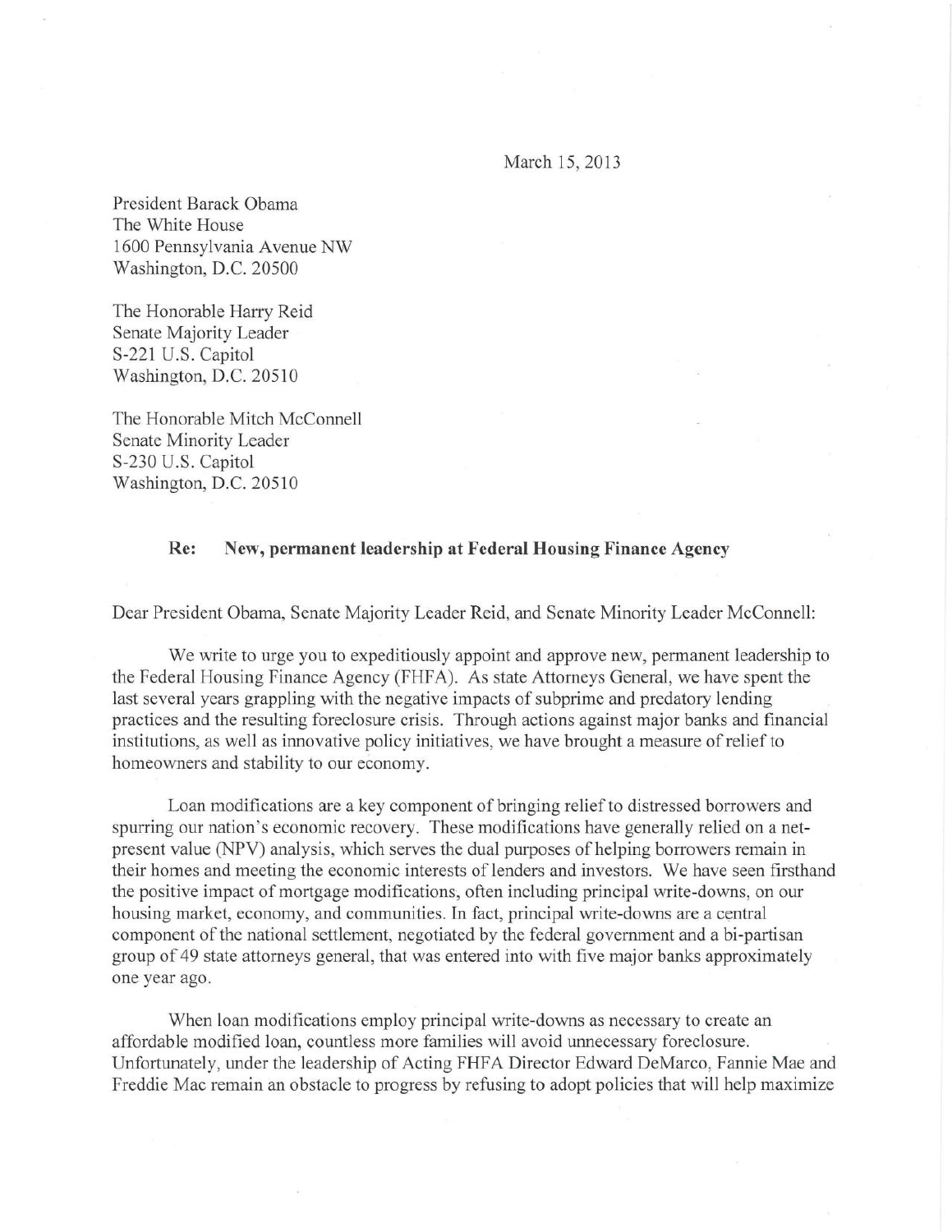relief for homeowners. In particular, FHFA's refusal to adjust its policies to allow for principal forgiveness and forbearance stands as a major impediment to addressing the foreclosure crisis.

FHFA's continued position that principal forgiveness conflicts with its goal of asset preservation is not supported by reality. **The FHFA's current policy actually reduces the value of its holdings portfolio. It is far more profitable for any fmancial institution to hold a portfolio of performing \$200,000 mortgages that keeps families in their homes than a portfolio of non-performing \$250,000 mortgages headed toward default.** 

FHFA's recalcitrance remains despite overwhelming evidence that mortgage modifications guided by a net-present value analysis, often including principal write-downs, provide significant dividends. Moreover, FHFA's refusal to consider principal write-downs as part of a comprehensive mortgage modification policy is inconsistent with its combined goal of asset preservation and foreclosure prevention. Simply put, by refusing to allow for principal write-downs that would result in more loan modifications, FHFA stands as a direct impediment to our economic recovery.

We have worked tirelessly, along with our federal, state, and local partners to develop a multi-pronged approach to dealing with the foreclosure crisis. Fannie Mae and Freddie Mac should be among our partners in this effort, and leaders in the arena of loan modification best practices. Instead, they have been an obstruction. We believe that until new, permanent leadership is named to FHFA, they will continue to stand as a roadblock to comprehensively addressing the foreclosure crisis.

Thank you for your consideration.

Cordially,

Marra Coakley

Martha Coakley **Example 2018** Eric T. Schneiderman Massachusetts Attorney General New York Attorney General

Hamale P

California Attorney General Delaware Attorney General

all Madigar

Lisa Madigan Douglas F. Gansler

Em 7. 1

Kamala D. Harris **Immartial Community** Joseph R. "Beau" Biden, III

Joseph R. Biston, 11<br>Joseph R. "Beau" Biden, III<br>Delaware Attorney General<br>Joughts Monsle

Illinois Attorney General Maryland Attorney General